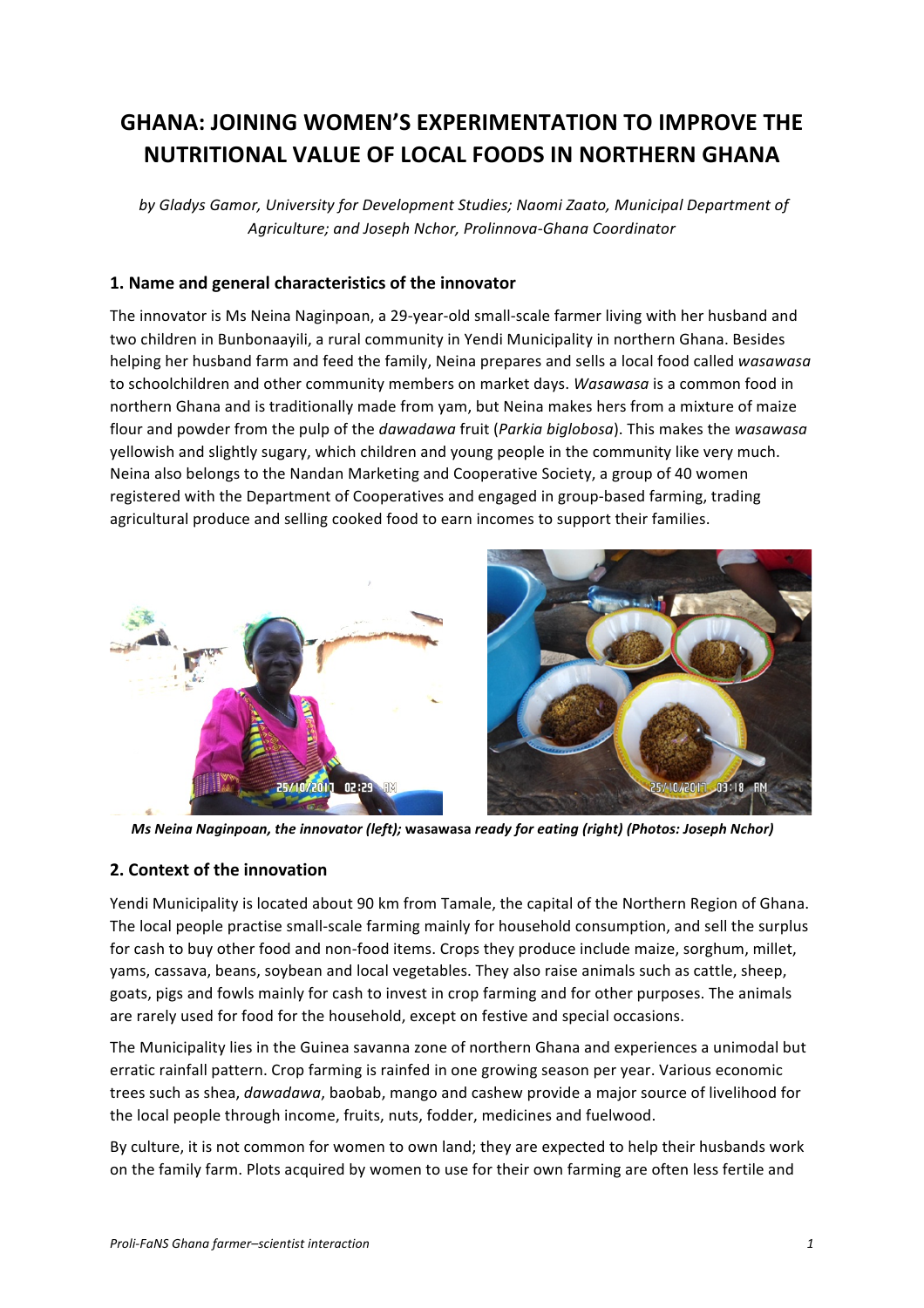may be taken back by their owners after a woman has invested in improving land fertility over years. The male head of the household provides the cereals for the family, while the women provide the soup ingredients through trade or income-earning activities. The women therefore engage in agroprocessing (shea, groundnut, *dawadawa* and rice) and trading in charcoal, fuelwood, cereals and cooked food. They also offer their labour in farming or off-farm activities to earn wages for food, clothing, education and healthcare for their children.

The meals prepared and consumed in the households usually lack variety and are primarily made up of carbohydrate staples. Partly as a result of increasing population pressure and climate change, the farmers often experience poor rainfall during the growing season, which then leads to poor harvests, food insecurity and malnutrition, especially in women and children.

# **3. Description of the local innovation**

Neina's innovation in food processing involves the preparation of wasawasa (a local steamed dish) from a mixture of cereal (maize) flour and the yellow pulp (powder) from the *dawadawa* fruit (*Parkia biglobosa*). She normally steams the mixture for 15 minutes in an earthen pot and then adds oil, salt, onions and pepper to make a delicious dish. She serves it with stew or *shito* (hot pepper sauce) for lunch. The yellow *dawadawa* powder is locally known to be rich in vitamin A and thus enriches the nutrient content of all foods to which it is added. Neina prepares her *wasawasa* as follows:

- She puts water in an aluminium pot and places it over a fire.
- − She places an earthenware steaming pot on the aluminium pot and seals them together with maize flour paste or dough.
- − She places pieces of sticks across the large hole in the steaming pot to prevent the *wasawasa* mixture from falling into the water in the aluminium pot below.
- − She mixes the maize flour and *dawadawa* fruit powder together, sprinkles water on the mixture and stirs continuously to form small but fine grains.
- − She slowly scoops the mixture into the steaming pot through the top opening and tightly covers it and seals it with a paste of the maize flour to prevent the steam from escaping.
- − She steams the mixture for 15 minutes or until it is cooked.
- − She fries sliced onions in vegetable oil and adds them together with some powdered pepper and salt to the steamed *wasawasa* and mixes it with a ladle.
- She then serves the *wasawasa* with *shito* (hot pepper sauce) or stew.

This innovative *wasawasa* dish has become very popular among local people, especially children, and Neina has taken advantage of the growing demand for the dish by preparing and selling it daily in the local primary school and on the weekly community market day. She also serves the dish to her husband and children on an almost daily basis. As her business increased, Neina needed wage labourers: she hired three women to work with her.

Besides providing an alternative source of income, the yellow *wasawasa* improves the nutrition of her children. The *dawadawa* powder, which was little consumed in the recent past in the area, has gained popularity, as has the *dawadawa* tree itself, which is highly protected in the local agroforestry systems. To given recognition to Neina's innovation and innovativeness, the Municipal Department of Agriculture (MDoA) awarded her with a certificate and agricultural inputs at the 2017 annual district-level National Farmers Day celebration held in Yendi.

# **4. Why and how the innovation was identified and selected for joint experimentation**

Through community meetings and consultations, the field team of the local NGO that facilitates the Proli-FaNS activities at the Yendi action-learning site – the Evangelical Presbyterian Development and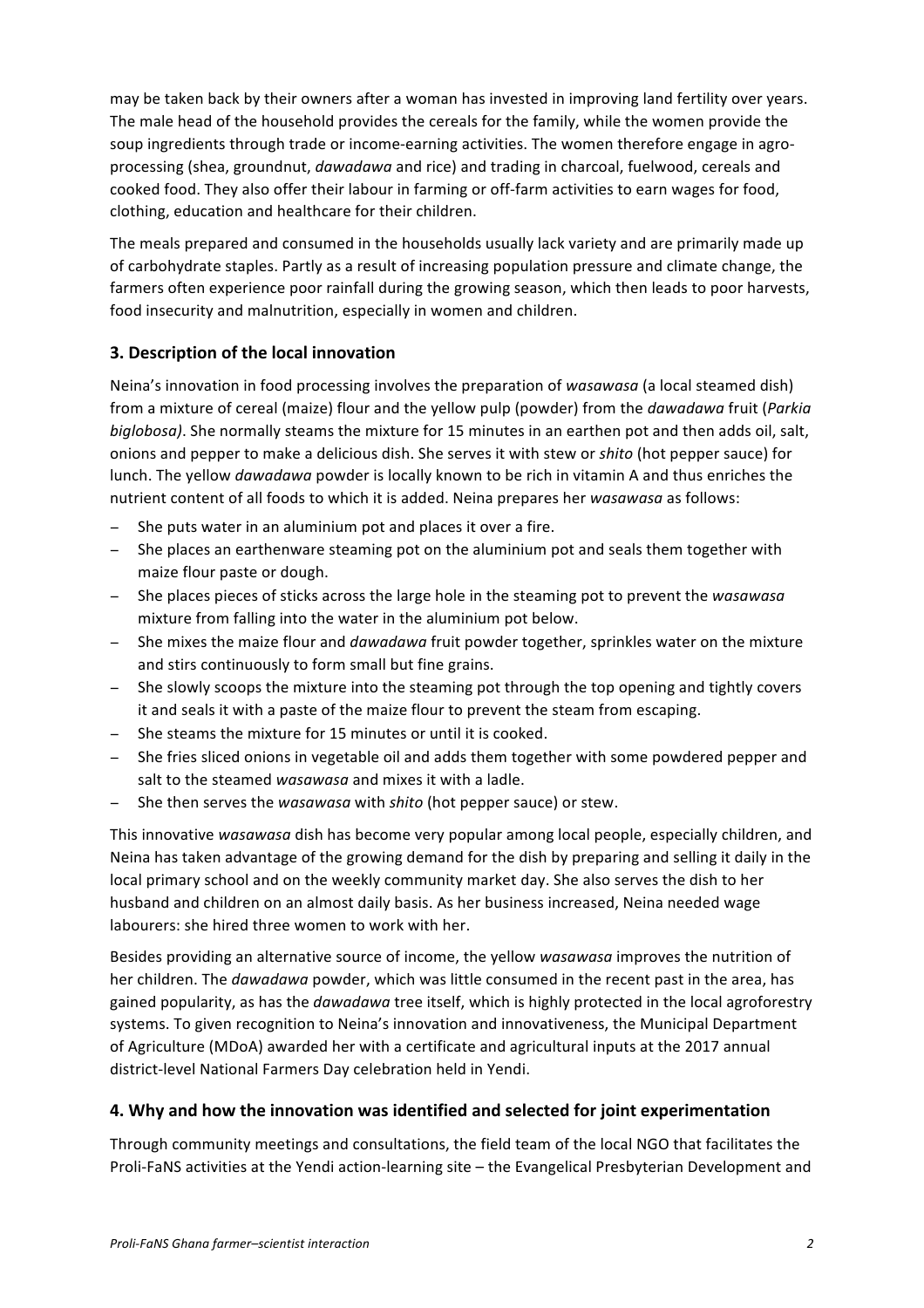Relief Agency (EPDRA) – informed the Bunbonaayili community about the Proli-FaNS objectives and the local innovation and participatory innovation development (PID) approach. In order to ensure that women's innovations were given due attention, the field team formed separate groups of men and women farmers to identify, select and prioritise local innovations for food and nutrition security.

The criteria for selecting innovations for PID were jointly developed and agreed by the community and the local multistakeholder platform (MSP) set up by the Proli-FaNS project in the learning site. The criteria were in line with the project objectives to improve food security, address gender inequalities and empower women technically and economically. The local innovators were involved in ranking the innovations, as the selection of topics for PID depended on the innovators' commitment to engage in joint research to further develop or refine their innovations. Using these criteria, the women's groups, other local farmers, the Community Chief and his elders, local MSP members, Municipal Assembly representatives, MDoA extension staff, the EPDRA field team and the Prolinnova–Ghana technical support team selected Neina's innovation, among others, for PID.

Neina's innovation showed great promise for helping to improve the nutritional status and income levels of many households in the community and beyond. Her innovation builds on and fits into existing local diets and food preparation practices, using mainly local inputs that are abundant in the area, and is environmentally friendly. Therefore, it could easily be spread to many other households and communities in the area.

# **5. Objectives of the PID process**

Most of the meals prepared and consumed in households usually lack variety and are made mainly of carbohydrate staples. A nutritionist in the Prolinnova-Ghana technical support team suggested that, if the wasawasa made with *dawadawa* pulp could be further improved in its nutrient content through fortification with other ingredients, it might improve the access of community members to more nutritious diets to reduce hunger and improve nutritional status in the households. Moreover, the supply of *dawadawa* pulp is seasonal; it becomes scarce and expensive in the late dry season and into the wet season before the trees bear fruit. This was constraining Neina's ability to cook and sell the food to her clients and to maintain a profitable business on a year-round basis. Neina therefore agreed with the field team and nutritionist to engage in joint experimentation to improve the nutritive content, taste and profit margins of wasawasa by adding or substituting with other flours, leaves and spices in the preparation of the food.

# **6. The PID process**

# *6.1 Main activities undertaken*

The nutritionist, Ms Gladys Gamor from the Department of Family and Consumer Science of the University for Development Studies (UDS) in Tamale, northern Ghana, facilitated the PID process as co-researcher. She is a member of the Prolinnova-Ghana National Steering Committee (NSC) and technical support team. Ms Naomi Zaato, WIAD (Women in Agricultural Development) extension officer, and Abu Mohammed, a male extension officer, both from the MDoA, assisted her. The joint experimentation was led by the innovator Neina and the three women who help her prepare and sell her wasawasa and also make wasawasa in their own homes. Other key stakeholders involved were EPDRA field staff, local MSP members, the Community Chief, Neina's husband and other innovators in the neighbourhood. Because of the popularity of *wasawasa*, still more men and women in the community witnessed and learned about the innovation activities.

The main activities in the PID process included meeting to plan and design the PID, acquisition of inputs and small tools, joint experimentation, monitoring and documentation, experience sharing and reporting. In more detail, these activities involved the following: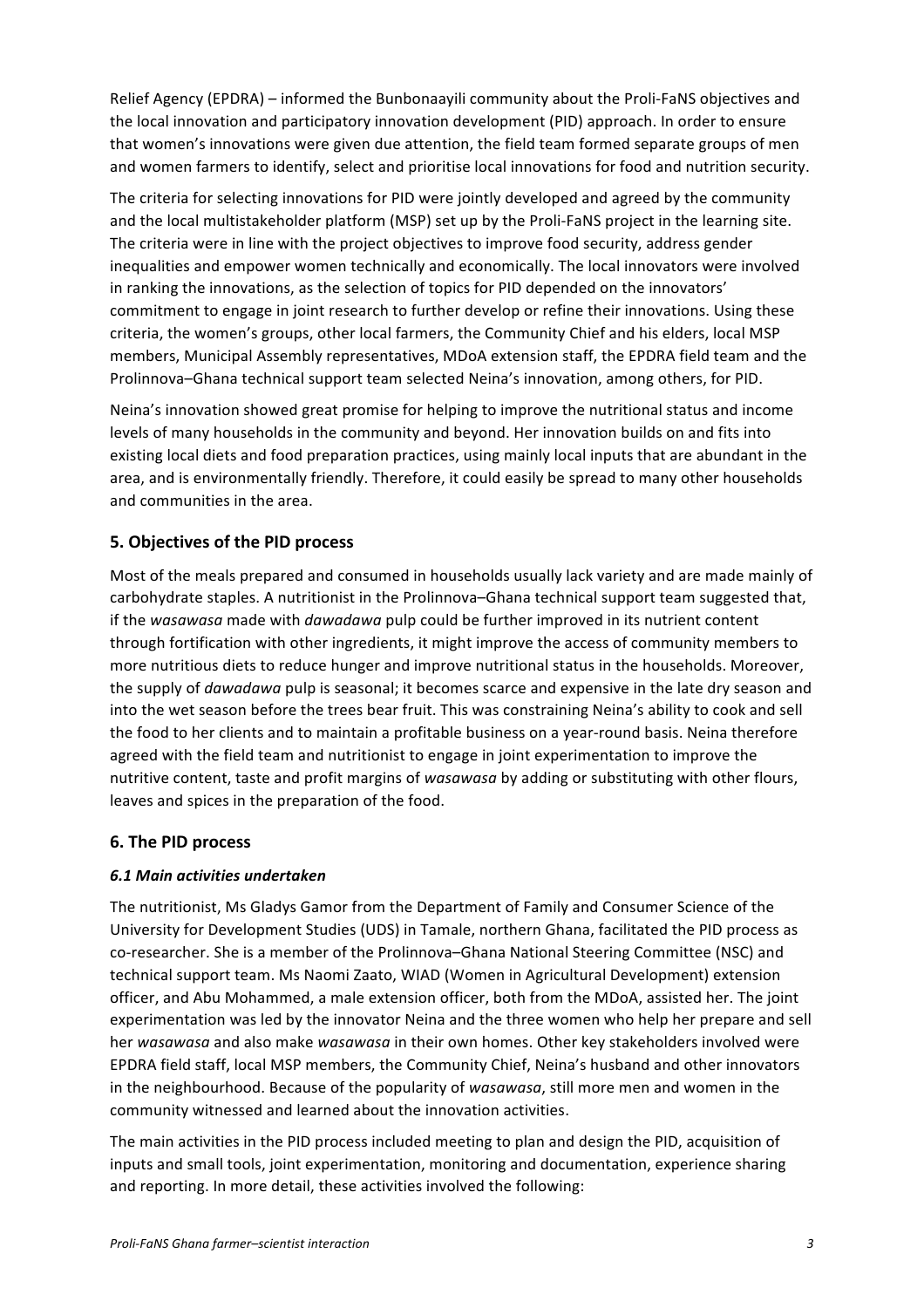- Planning and design of the PID process involved the innovator, Proli-FaNS project coordinator, local MSP members, the Prolinnova–Ghana technical support team (including the nutritionist from UDS), EPDRA and local extension staff. They assigned roles to the different actors. The Proli-FaNs project coordinator in ACDEP facilitated the process.
- − The innovator Neina, her assistant and relative Nafisa Hardi, the WIAD extension officer and the nutritionist met and agreed on what they would do and what inputs they needed for the experiment. Neina sourced all the ingredients except cowpea leaves from her household stock or on the local market. ACDEP through the local NGO partner EPDRA provided funds to help her buy some of the ingredients on the community market. The cowpea leaves were bought from outside the community (from an irrigated garden) because it was the dry season and this ingredient was therefore not available locally. EPDRA facilitated the provision of the materials/inputs such as equipment for food preparation, selling and eating (e.g. bowls, spoons, tables, seats/benches and a wooden shed in which the food was sold).
- Two members of the Prolinnova–Ghana technical support team who had been trained as PID trainers in Kenya in early 2017 trained the field team and local MSP members in PID. The WIAD extension officer also trained Neina in processing soybeans into flour, measuring the ingredients and presenting the final dish, and also in gender issues and business management. Only women (mainly the innovator and other local women who wanted hands-on training in the process) did all the processing, preparing, cooking and serving of different types of *wasawasa*.

# *6.2 Conducting the joint experimentation*

The joint experimentation was conducted with measured quantities of the various ingredients and material substitutes, using Neina's innovation as the control. In the process, the women learnt how to measure and weigh ingredients and materials for preparing nutritious foods without wasting the ingredients. The experimentation produced different recipes or variants of the meal using different combinations of the main inputs, by adding millet flour to the maize flour and fortifying the food by adding soybean flour to the cereal flour and fresh bean leaves to the *dawadawa* flour to prepare the *wasawasa*. The women also added *dawadawa* condiment to the *shito* (hot pepper sauce) during the preparation. Three types of *wasawasa* were developed:

# *1)* **Wasawasa** *prepared from* **dawadawa** *pulp, millet flour and maize flour*

The aim was to reduce the quantity of maize flour and *dawadawa* pulp used in the wasawasa. The women prepared this variant using the following ingredients: millet flour  $(800 \text{ g})$ , maize flour  $(200 \text{ g})$ , dawadawa pulp (200 g), sliced onion (80 g), 1 tablespoon salt, 1 tablespoon pepper, 500 ml water and 375 ml cooking oil. The method used was:

- Put water in an aluminium pot and place it on the fire.
- − Place the steamer on the pot and seal them together with maize flour paste or dough.
- − Add *dawadawa* pulp to the millet and maize flour in a bowl and mix it well.
- − Sprinkle water and continue stirring until the mixture forms small lumps.
- − Pour the mixture into the steamer and steam for 15 minutes or until the mixture is cooked.
- − Heat oil and add sliced onions until golden brown.
- − Scoop the steamed mixture into a bowl and break the lumps with the back of a ladle.
- − Add oil, pepper and salt, mix well and serve the *wasawasa* with *shito*.

### 2) Wasawasa *prepared from bean leaves,* dawadawa *pulp, millet flour and maize flour*

The aim was to reduce the quantity of maize flour and *dawadawa* pulp used in the *wasawasa*. The women prepared this variant using the following ingredients: bean leaves (2 kg), millet flour (800 g),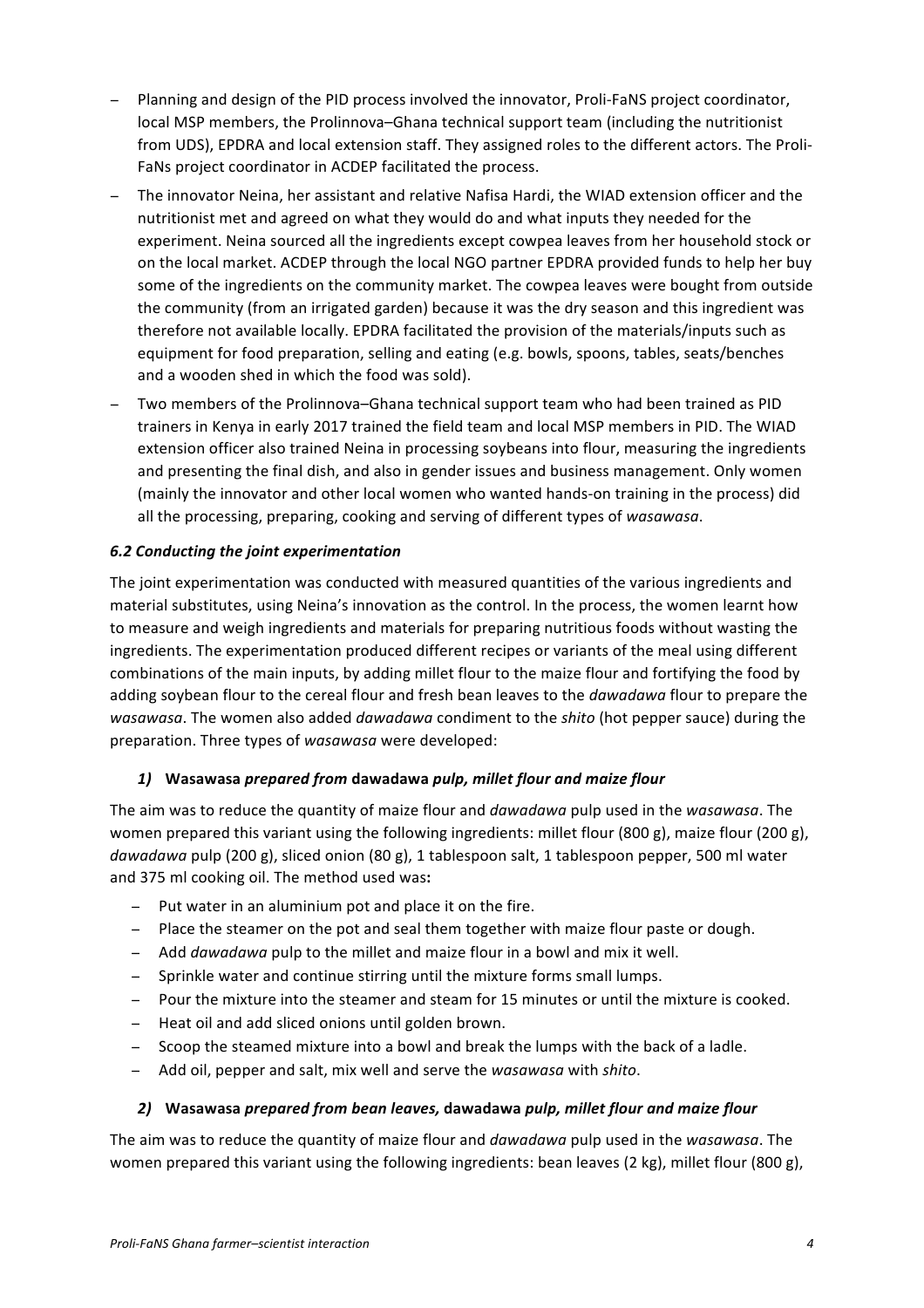maize flour  $(200 \text{ g})$ , *dawadawa* pulp  $(200 \text{ g})$ , saltpetre  $(30 \text{ g})$ , sliced onion  $(80 \text{ g})$ , 1 tablespoon salt, 1 tablespoon pepper, 500 ml water and 375 ml cooking oil. The method used was:

- Put water in an aluminium pot and place it on the fire.
- − Place the steamer on the pot and seal them together with maize flour paste or dough.
- − Pound the bean leaves in a mortar, add saltpetre and continue pounding.
- − Add *dawadawa* pulp to the millet and maize flour in a bowl and mix it well.
- Add the pounded leaves to the flour mixture and stir to mix it well.
- − Sprinkle water and continue stirring until the mixture forms small lumps.
- − Pour the mixture into the steamer and steam for 15 minutes or until the mixture is cooked.
- − Heat oil and add sliced onions until golden brown.
- − Scoop the steamed mixture into a bowl and break the lumps with the back of a ladle.
- − Add oil, pepper and salt, mix well and serve the *wasawasa* with *shito*.

# *3)* **Wasawasa** *prepared from* **dawadawa** *pulp, millet flour and soybean flour*

In this variant, millet flour was completely substituted for maize flour, with soybean meant to increase the protein content. The ingredients that Neina used to prepared the millet/soybean flour *wasawasa* were: millet flour (500 g), soybean flour (130 g), *dawadawa* pulp (200 g), sliced onion (80 g), salt (half tablespoon), powdered pepper (half tablespoon), cooking oil (125 ml) and 500 ml of water. The method was as follows:

- − Put water in an aluminium pot and place it on the fire.
- − Place the steamer on the aluminium pot and seal them together.
- − Put millet and soybean flour and *dawadawa* pulp in a mixing bowl and mix well.
- − Sprinkle water on the mixture and stir continuously until it forms small lumps; remove any bigger lumps.
- − Pour the mixture into the steamer and cover it with a tight-fitting lid or seal the cover on the steamer to prevent steam from escaping; steam for 15 minutes or until the mixture is cooked.
- − Heat oil and add sliced onions until golden brown.
- − Scoop the steamed mixture into a bowl and break lumps using the back of a ladle.
- − Add powdered pepper and salt and stir to mix well.
- − Add oil and stir to mix; serve the *wasawasa* with *shito*.

# *4) Improving the pepper sauce (shito)*

During the joint experimentation, Neina tried making an improved pepper sauce (shito) that is richer in nutrients and tastier with an attractive aroma, using powdered pepper  $(40 g)$ , cooking oil  $(875 ml)$ , tomato paste (400 g), sliced onions (10 g), ginger (20 g), pounded anchovies (80 g), *dawadawa* condiment  $(40 g)$ , salt  $(1$  tablespoon) and 130 ml water. The method she used was:

- − Heat oil, add sliced onion and fry till transparent.
- − Add tomato paste and stir, then add pepper and salt and continue stirring to prevent burning.
- − Scrape, wash and pound ginger in a mortar; wash anchovies and add to the ginger and pound them together.
- − Add the pounded mixture to the sauce and stir.
- − Pound the *dawadawa* condiment until smooth and add the sauce; add a small amount of water to the sauce, stir and leave it to cook.
- − Reduce the heat and leave to simmer till cooked and dark brown (not burnt) and serve the sauce with *wasawasa*.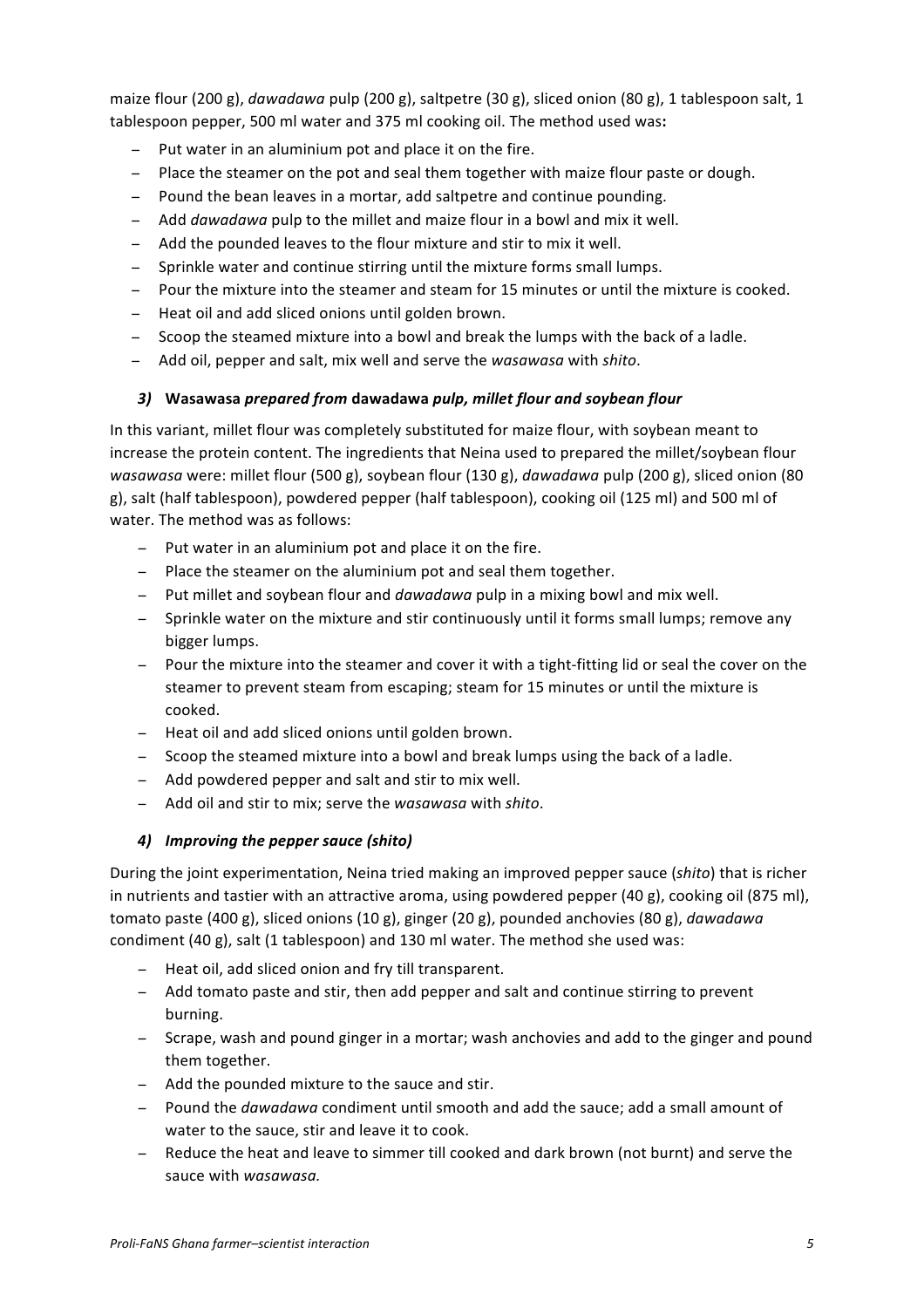Thus, three *wasawasa* recipes were developed in addition to Neina's original innovation:

- Millet and maize flour *wasawasa*
- *-* Bean leaves *wasawasa*
- Millet and soybean flour *wasawasa*
- *Dawadawa-pulp wasawasa* (the original innovation).



*Innovator and researchers display*  **wasawasa** *variants from the experimentation*

*(Photo: Joseph Nchor)*

## *6.3 Joint assessment of the results of the experimentation*

The nutrition researcher collected and analysed data on the products of the joint experimentation using a panel of 30 people to evaluate taste, aroma, colour, texture, preferences and acceptability. The panel included the Community Chief and his elders, farmers, other women, the *Magazia* (traditional woman leader), men, schoolchildren and teachers. The field team, the technical support team members, local extension staff and the Proli-FaNS coordinator also took part in the evaluation.

The criteria jointly developed to assess the food-preparation process and results were: ease of preparation, adoptability/adaptability of the dishes, access to ingredients and materials for the dishes, benefits to community members especially women and children, taste, aroma and appearance.

The feedback received from the community participants included:

- $\checkmark$  The dishes made with the millet and soybean flour tasted less sugary compared to Naina's wasawasa made from maize and *dawadawa* pulp alone, but children were more attracted to the slightly sugary taste of her *wasawasa*.
- $\checkmark$  The dishes with the millet and soybean flour were more sustaining, providing more energy and also made one drink water continuously. They were very appealing and palatable to eat.
- $\checkmark$  The seasonal cultivation and supply of bean leaves and other leafy vegetable substitutes will limit the preparation of the bean leaf wasawasa. Also, soybeans are expensive in the off-season.
- $\checkmark$  The *dawadawa*-spiced stew was very delicious and promoted consumption of more *wasawasa.*
- $\checkmark$  The innovator was delighted to see that the additions (soya or millet flour, bean leaves) helped reduce the quantity of the seasonally available *dawadawa* pulp she used to make *wasawasa*.
- $\checkmark$  Participants were generally excited about the improvement in nutritional value and diversity of the wasawasa dishes they saw and tasted – and that they could make them in their own homes.
- $\checkmark$  Improvements in taste, aroma and colour were made; when the quantity of the *dawadawa* pulp was reduced in the other dishes, this did not affect the taste and aroma of the final product.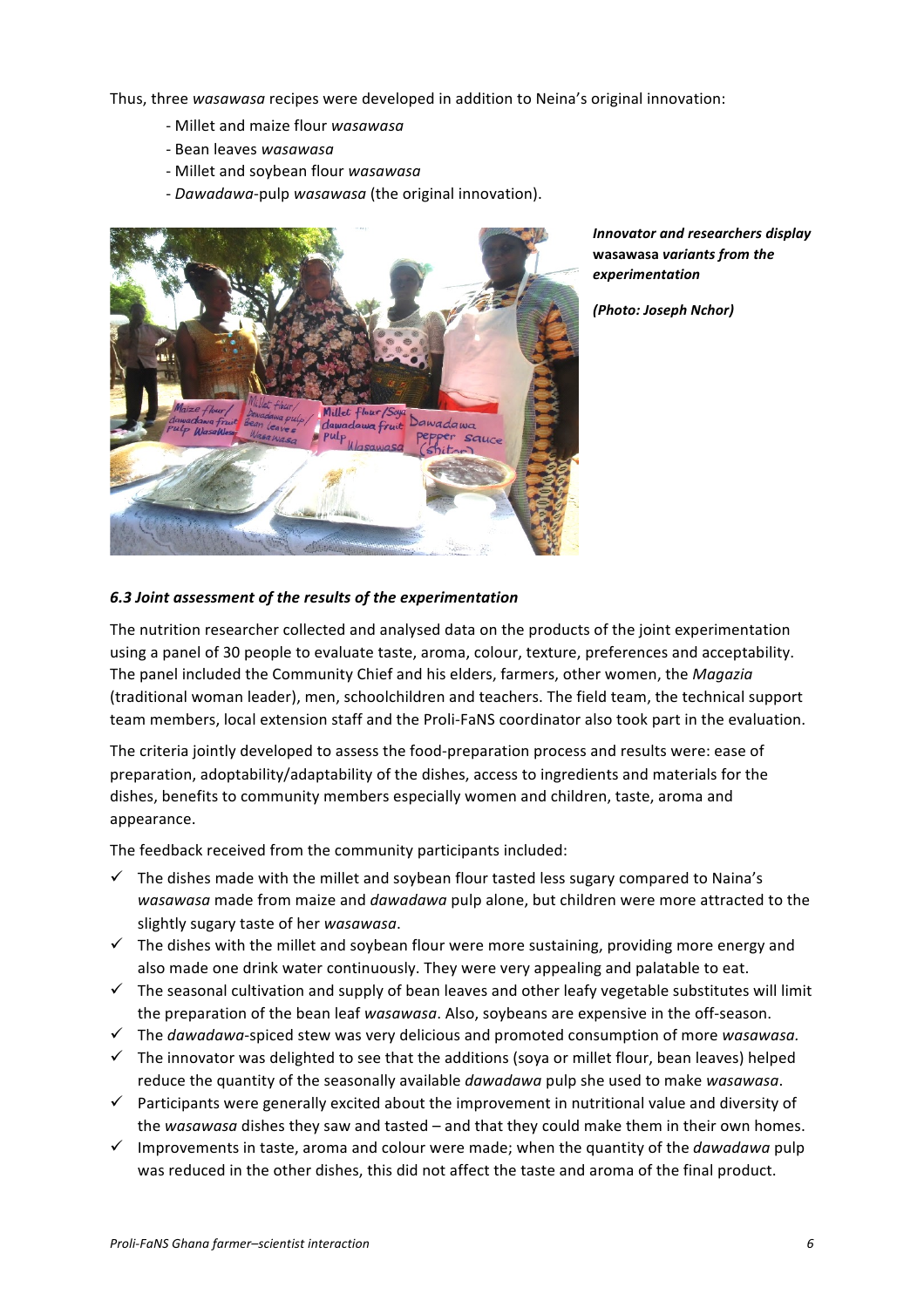Neina fully embraced the improvements to her innovation developed through the joint experiments. She now prepares the *dawadawa* condiment *shito* to sell with the new *wasawasa* recipes, which many people like and patronise. Her sales have increased, and she feeds her family daily with the more nutritious wasawasa. She trained four other women, who now prepare the wasawasa to feed their families. She has shared her improved *wasawasa* recipes with three communities.

Opportunities identified by Neina, other local women and the nutritionists for further experiments include: i) use of yam, sweet potato, sorghum or rice flour to prepare *wasawasa*; ii) addition of fermented *dawadawa* seed condiment to the *wasawasa* mixture before steaming; iii) use of other locally grown and available leafy vegetables, such as moringa and amaranthus, as substitutes for the bean leaves; and iv) more production and sale of the leafy vegetables, especially during the dry season, as a further income-earning opportunity. Neina has also started to grow beans in the wet season to harvest and use in her *wasawasa*.



Sensory evaluation of the improved dishes by school pupils, teachers and field team (Photo: Gladys Gamor)

### 6.4 Roles played by stakeholders in the PID process

- EPDRA (the local NGO partner), working closely with the MSP members and the Prolinnova– Ghana technical support team, facilitated selection of the innovation with farmers, supported planning and design of the PID, and coordinated the process. It provided some inputs and funds from the Proli-FaNS project and ensured effective use of the resources for the process. It supervised, monitored and recorded the activities and reported to ACDEP as project coordinator.
- The Municipal Department of Agriculture (MDoA) extension staff assisted in identifying and selecting the innovation and in planning and designing the PID process. They also trained the innovator and her assistants in aspects of food processing and business management, advised the innovator, and played a linking role between the innovator and EPDRA and ACDEP.
- The Prolinnova–Ghana technical support team and local MSP members participated actively and learned in the process. They facilitated the community-level consultations for identifying and selecting the innovation, as well as the planning, design, implementation and monitoring of the PID process. They also helped train other technical support team members, extension officers and other local stakeholders in PID.
- − ACDEP with the CP focal person for monitoring and evaluation (Franklin Avornyo) and EPDRA coordinated, backstopped and monitored all the PID activities and processes at the learning site. ACDEP also disbursed project funds for the PID process and shared the outcomes with the Prolinnova–Ghana NSC, Proli-FaNS project partners in other countries and the donor. ACDEP, EPDRA and the nutrition researcher handled the documentation (written report, video recording, photographs) of the process and activities.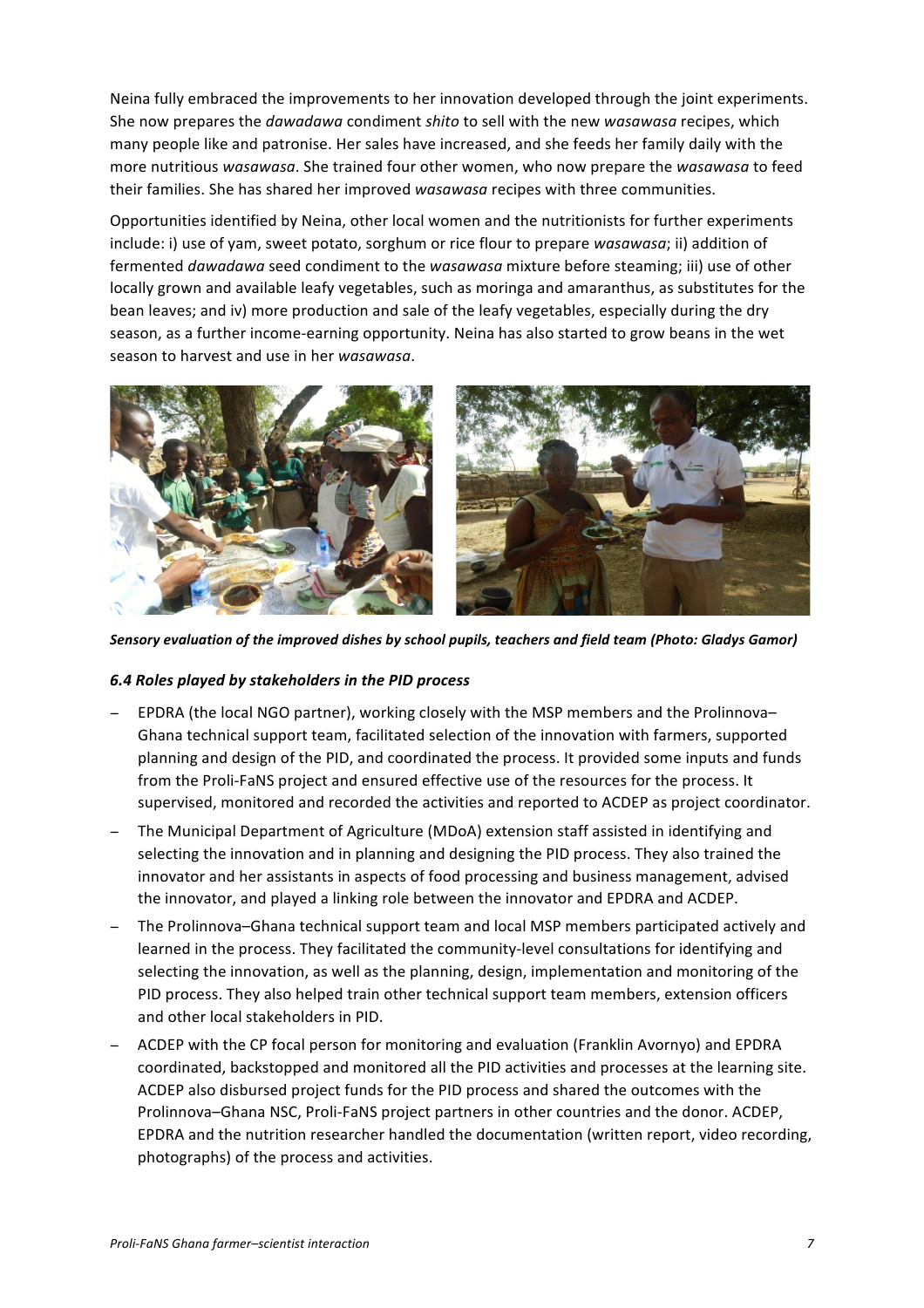- The innovator Neina led the process of joint experimentation and recipe development, shared the outcomes and trained other women within and outside the community in her innovation and variations on it. Her relatives gave her moral support and encouragement and assisted her during the joint experimentation and the experience-sharing sessions.
- − The other innovators identified in the communities as well as other farmers gave support in identifying, prioritising and recommending the innovation for PID and learnt how *wasawasa* could be improved. Community members (men, women and youth) observed the joint experimentation process, and some women assisted the innovator in some tasks (making fire, pounding, mixing, washing utensils etc). The community also took part in the sensory evaluation and acceptability tests, made comments and shared their views on the process and products.
- − The nutritionist from UDS was the key facilitator of and co-researcher in the PID process to improve the nutritional value of wasawasa, building on the local innovation by Neina. She worked together with women and men in the community in selecting the innovation as a topic for PID. She facilitated the processes of planning and designing the experimentation, including identifying the ingredients and other inputs needed. She gave technical guidance to Neina and the other women during the actual experimentation with different wasawasa variants and helped the women measure the ingredients. She facilitated the participatory evaluation in the community to assess and share the outcomes of the PID process. She conducted the sensory, preference and acceptability tests by community members and other stakeholders. As a lecturer at UDS, she supported further validation and wider promotion of the findings by engaging and supervising students working on their theses. She also produced a written documentation on the recipes, food fortification, preparation and cooking processes. She assisted the MDoA cofacilitator and the local innovator in training other women's group members and in supporting and monitoring dissemination of the PID outcomes. Finally, she encouraged further local innovation and farmer-led joint experimentation by integrating the PID approach into her own teaching and more widely within UDS.
- − Two female students in the Department of Family and Consumer Sciences at UDS did their undergraduate theses on PID to improve *wasawasa*. They further validated and promoted consumption of the *wasawasa* products developed through PID, under the supervision of the lecturer in nutrition. They conducted interviews on the *wasawasa* preparation process in the community and on the university campus, assisted in the sensory evaluation of the wasawasa variants on campus, and demonstrated the new recipes on campus, thereby promoting awareness and consumption of local nutritious foods, and contributing to institutionalisation of the PID approach within the Department at UDS.

# **7. Assessment of the PID process**

The field team of the local NGO, the Prolinnova-Ghana technical support team and the community members made the following assessment of the PID process:

- The nutrition researcher and innovator agreed on the need for dietary improvement and jointly identified local substitutes and materials for diversifying wasawasa recipes in a way that combined local and scientific knowledge about the availability and nutritional value of the components (millet, maize, moringa etc). The researcher and the rural women learned from each other and gained mutual respect for each other's expertise.
- The community members were excited by their involvement in the PID process, as was evident from their sustained enthusiasm. They were also proud because someone in their community developed the original innovation; this is possibly also a reason why the local women were so interested in taking up the new ideas for home cooking and income generation.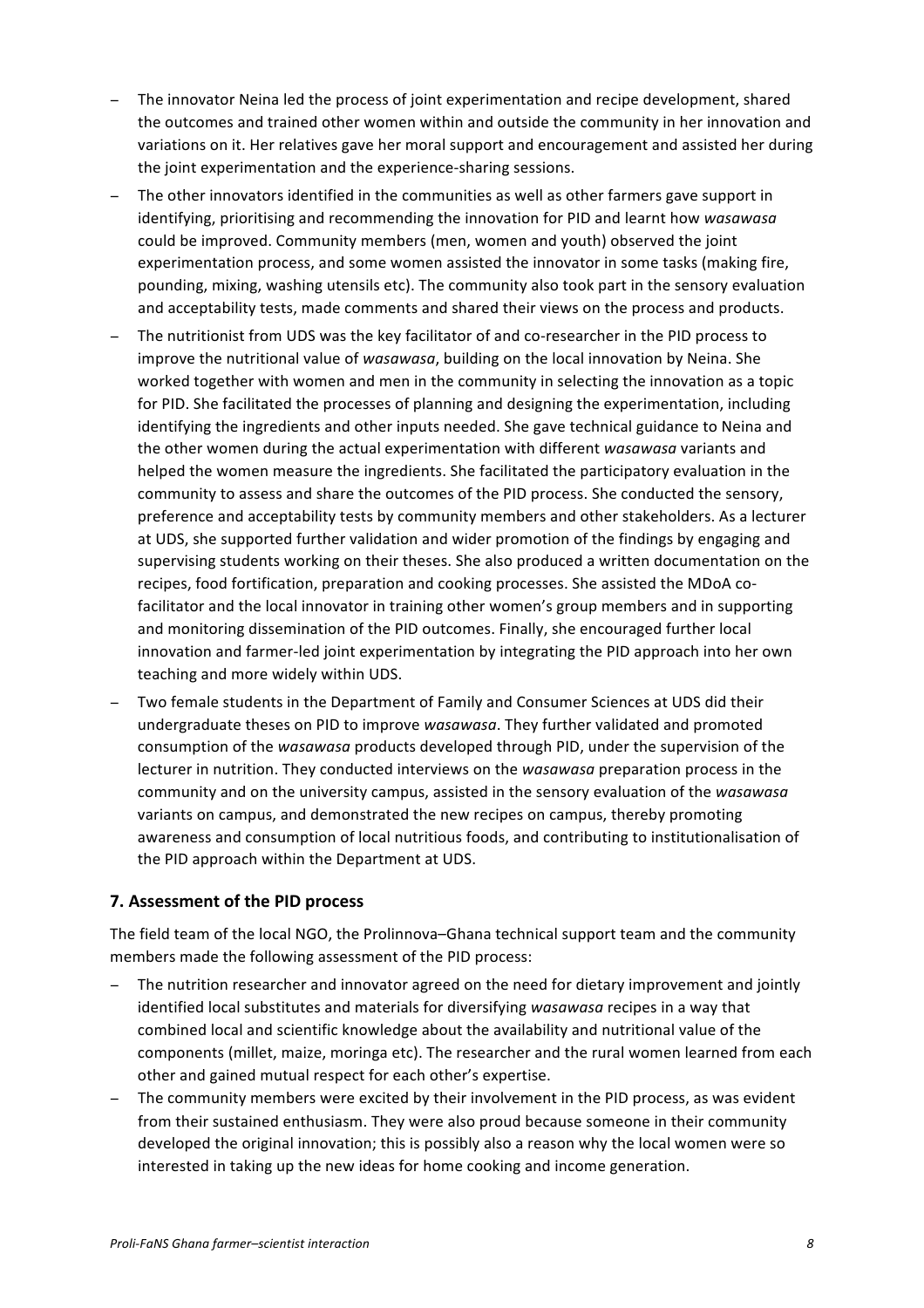- Men. Community Chief and elders, schoolteachers and children took active part in the sensory evaluation of the dishes and gave their views and recommendation about the nutritional characteristics, thus showing high interest in the objectives and the outcomes of the PID.
- − The farmers saw the PID process as being useful and worth the time they spent participating in the process. They were grateful to the local NGO and Prolinnova–Ghana technical support team for working with them, "opening their eyes" and helping them discover the hidden potentials and talents in them.
- − The PID process brought the stakeholders closer together and led to the creation of a strong rapport and trust between the farmers and the research/technical team, thus making them all willing to give more of their time and other resources to do similar activities in the future.
- The innovator was proud to be recognised and felt empowered socially, physically and economically: this built her confidence.
- − The community members were awakened to possibilities to diversify their livelihood activities in ways that do not harm the environment and require relatively few resources (money, labour, time, skills, knowledge); most of the materials are available and easily sourced nearby.
- − However, most community members still did not seem to be aware of their potentials as researchers with abilities and capacity to solve their problems.

# **8. Challenges encountered during the PID process and these were addressed**

The innovator and the other rural women involved in the PID process were illiterate and therefore had difficulty in using the scale to weigh the ingredients and in recording the amount of ingredients used in the experimentation. Faced with this challenge, the nutrition researcher taught the women to use container measures to obtain the same quantities as with a scale instead of the women's handy measures based on estimations and thus not accurate and reliable. Also, Neina and her cooking assistants started to benefit from evening literacy classes offered by the Department of Non-Formal Education to improve their literacy and numeracy skills of community members.

Because women usually start preparing the evening meal at about 4 pm, it was difficult to keep their attention on community development activities beyond this time of day. This was especially so for the community-level PID sharing events and training for other women by the *wasawasa* innovation group. Therefore, community-level activities were started and ended early in the day. Also, women were not available for further interactions during the peak of the farming season and on market days. Therefore, EPDRA did not schedule PID or innovation dissemination activities at these times.

### **9. Sharing of the experience and results/findings/outcomes of the PID process**

The women involved in the PID shared their experiences and results with other women, men, youth, other community members (chief/elders), NGO partners, extension officers and MSP members through face-to-face interactions at community-level sharing workshops, meetings, discussions and inter-community innovation-sharing sessions organised by EPDRA. They also hosted women and men innovators and stakeholders from the Bongo action-learning site of the Proli-FaNS project.

Unfortunately, an intended assessment of the impact of the innovative dishes on the nutritional status of children and women could not be carried out because of resource constraints.

### 10. Key lessons learnt during the PID process

The lessons learnt by the Prolinnova–Ghana partners during the PID process were as follows:

Engaging with a local innovator in a PID process helps to ensure that the innovations developed or improved during the process are accepted by other farmers.